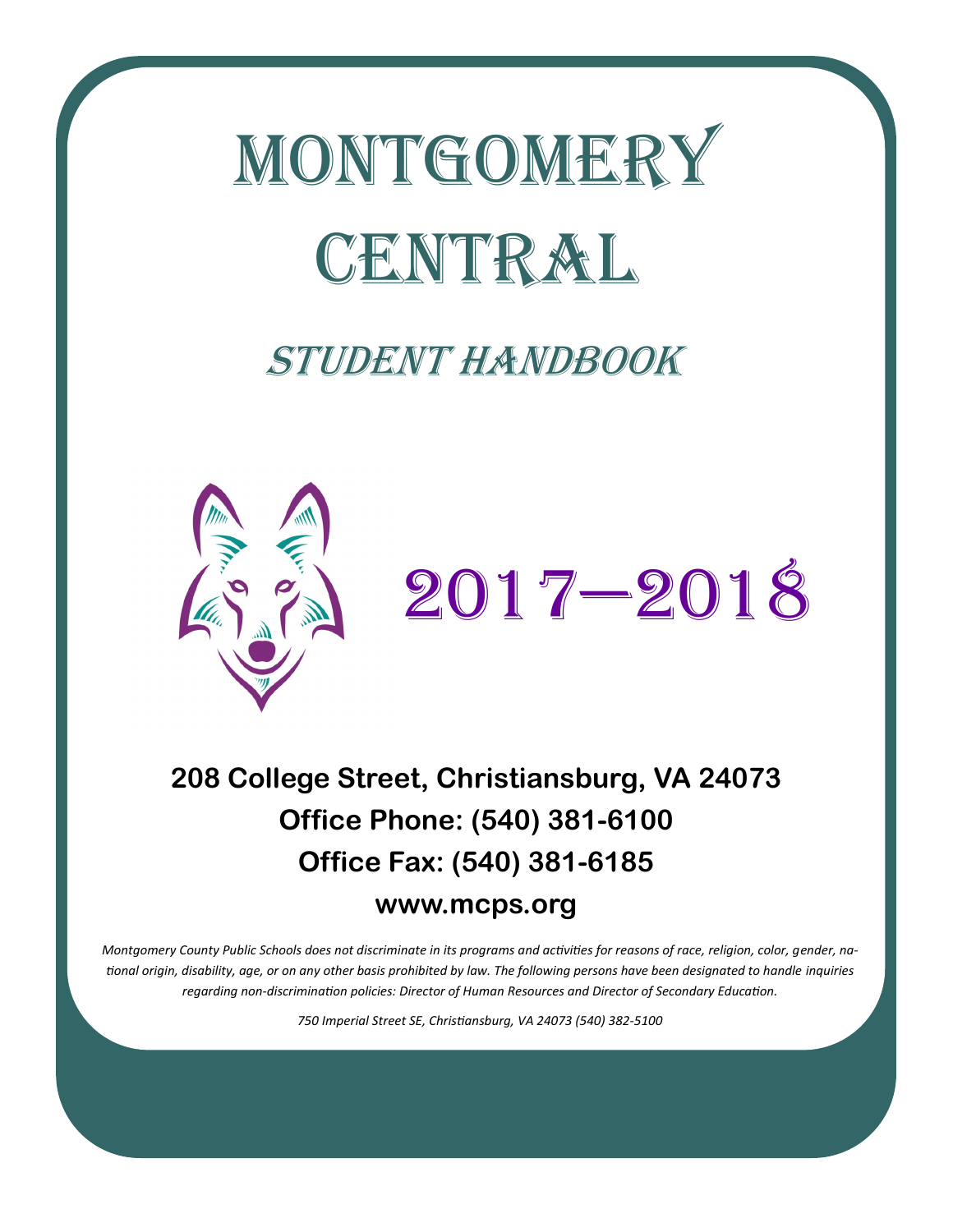

Dear Parents/Guardians and Students,

I would like to take this opportunity to welcome all of you to a new school year at Montgomery Central.

Montgomery Central continues to facilitate access to educational services and resources for students who require non-traditional educational experiences with an inclusive setting. Montgomery Central is where students' academic, social, and emotional growth is our top priority. The tradition of students committed to the privilege of attending programs like Montgomery Central carries with it the obligation to attend daily and to do the best they can.

Our standards and expectations for this new school year are high. The dedicated faculty and staff are highly professional, experienced and caring. They are committed to helping each student reach his/her full potential.

I believe that together faculty, students, and parents/guardians can prepare students for success in our communities and their future interest.

I anticipate a great school year. Please feel free to contact me if you have any questions or concerns.

Larry D. Lowe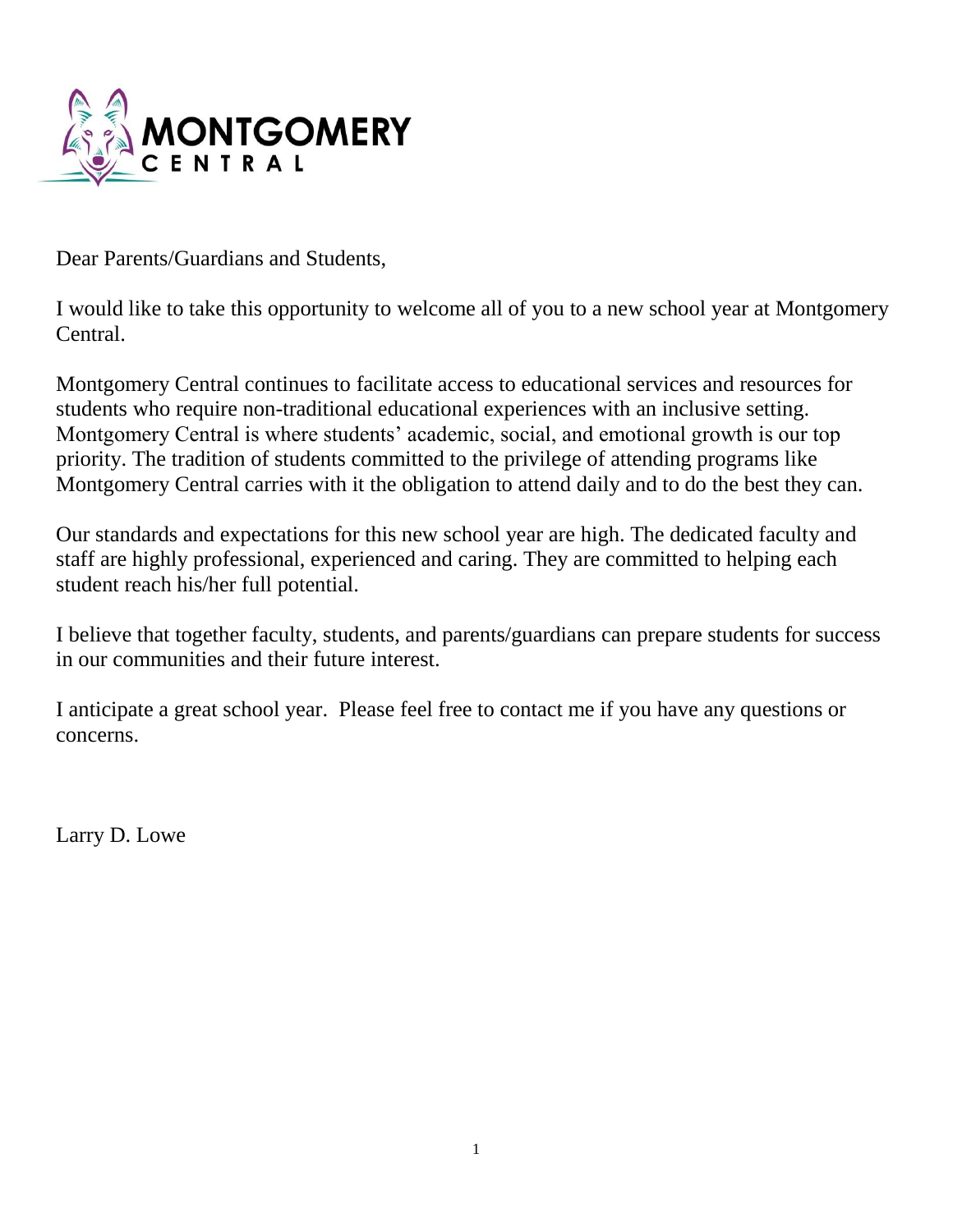#### **Administration**

Jennifer Weaver, Administrator for Alternative Education and Division Truancy Larry Lowe, Program Manager Elizabeth Kennedy, Program Manager Tina Morrell, Administrative Assistant

#### **Faculty and Staff**

Amy Wilkerson **Malinda Walters Malinda Walters Amy Wilkers** Jamey Christian Jodi Bailey Cassie Fitzgerald Josue Rodriquez Rory Willis Minnie Thompson Forrest Curtis Daniel Hall Amanda Owens Amanda Nunley Regina Smith Kelly Hager Jordan Wheatley

Mona Chandler

Anne Lawson **Austin Alderman** Rebecca Yearout **Austin Alderman** Austin Alderman Peter Walker National Carl Wilensky Carl Wilensky Number of The Malker Janet Longerbeam Carl Wilensky Janet Longerbeam (1990)<br>Mona Chandler Number 2002 2012 1990 Mona Chandler Number 2012 1991 2012 1991 2012 1991 2012 1991

#### *GENERAL INFORMATION*

#### *Accidents*

Accidents should be reported immediately to the classroom teacher and the main office, and the necessary forms will be completed.

#### *Appropriate Displays of Affection*

In an effort to promote appropriate public behavior, and recognizing that community standards vary, student-to-student bodily contact is limited to hand holding only.

#### *Assemblies*

Various types of assemblies may be scheduled throughout the school year to enhance the educational process outside the classroom. Appropriate student behavior is expected at all times. Applause is the courteous way to show approval.

#### *Bullying*

The definition of bullying developed for the Virginia Department of Education, is as follows: "Repeated negative behaviors intended to frighten or cause harm that may include, but are not limited to, verbal or written threats or physical harm." Students, either individually or as part of a group, shall not harass or bully others. Behaviors associated with bullying include, but are not limited to, intimidation, taunting, name-calling, and insults. Bullying behaviors may take a variety of forms, including by electronic means such as cell phone, text message and email. Bullying, threatening, intimidation, harassment, or any other activity characterized by targeted, intentionally hurtful behavior (verbal or nonverbal) that results in any physical, social/relational or emotional/psychological harm to another person is not tolerated in any form in any Montgomery County Public School.

#### *Circulation of Written Materials and Freedom of Expression by Students*

Montgomery County Public Schools students may exercise the right to freedom of expression through speech, assembly, petition, and other lawful means, but this right may not interfere with the operations at school.

Student(s) submissions will be accepted as defined immediately below:

- 1. Students should submit materials to the school principal no fewer than **SIX school days** before the date of desired distribution. The stated time frame will permit students to avail themselves of any appeal rights under Policy 7-4.4
- 2. All material must bear the name of the sponsoring individual(s) or school organization(s).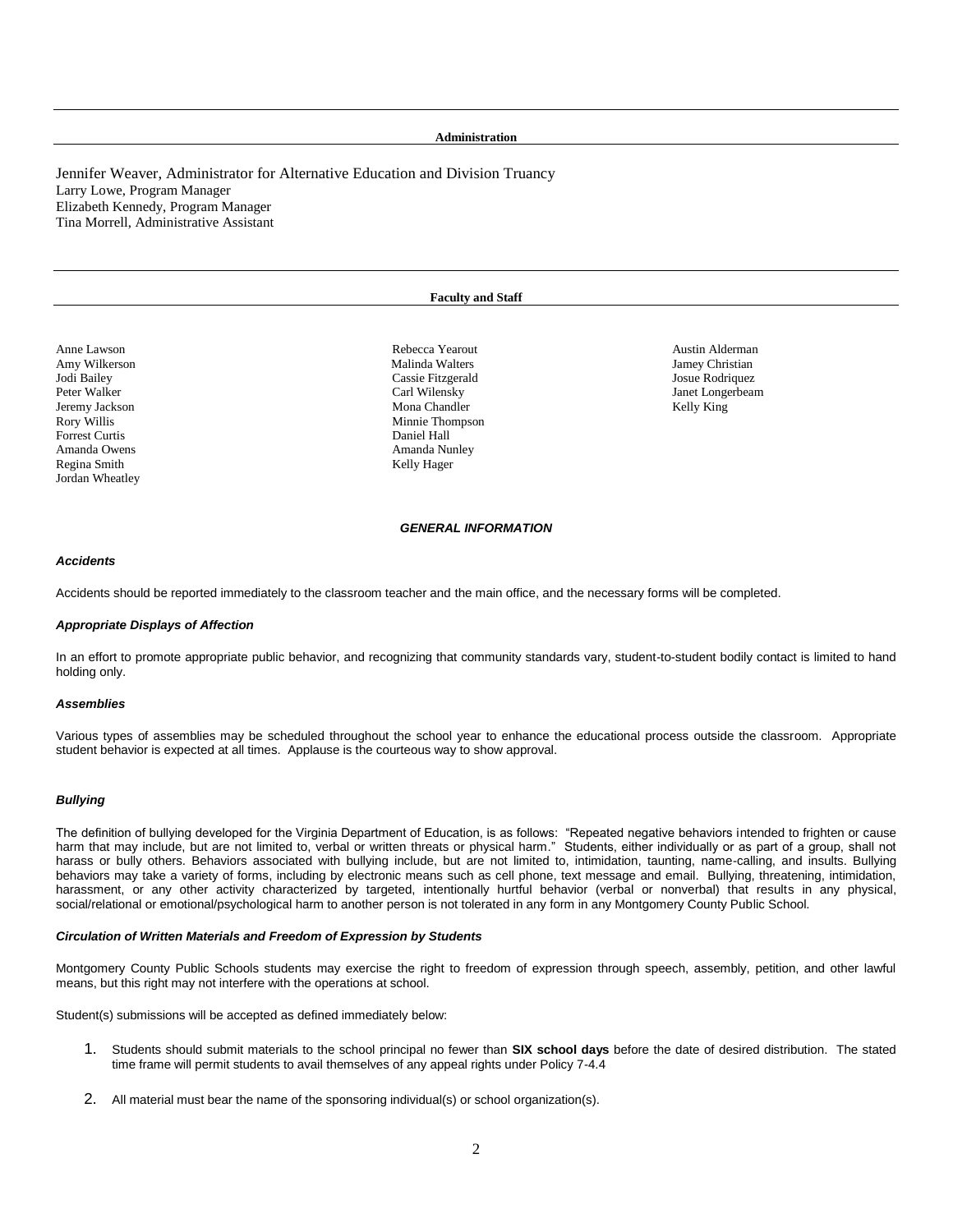All materials submitted in accordance with this policy shall be reviewed for approved distribution by the school principal. The principal shall not approve the distribution of any material that the principal determines falls within one of the following categories:

- 1. Material that reasonably leads the principal of the relevant school to forecast substantial disruption of or material interference with school activities or that endangers the health or safety of students.
- 2. Material that is libelous or slanderous.
- 3. Material that advocates the commission of a criminal act or is a criminal act as defined in the criminal code of the United States, the Commonwealth of Virginia, or Montgomery County.
- 4. Material that is obscene as defined in Section 18.2-372 of the Code of Virginia, as amended, or material described in Section 18.2-390 and Section 18.2-391 of the Code of Virginia, as amended. Current copies of these sections of the Code of Virginia are on file in the office of the principal of each Montgomery County Public School.

#### *Compliance with Federal Law*

- Information pertaining to Montgomery County's compliance with Equal Rights Regulations in Educational Programs and Activities and the Family Educational Rights and Privacy Act (FERPA) will be provided to every student. Additional copies are available upon request.
- MC is required by law to release student directory information to military recruiters. The only information that we currently release is the name, address, and phone number of students in our current junior and senior classes. If you would prefer that your son's/daughter's information not be released, please contact your child's counselor at (540) 381-5186.
- Montgomery County Public Schools is an equal opportunity education institution and will not discriminate on the basis of race, color, national origin, sex, disability and/or age in its activities, programs or employment practices as required by Title VI, Title IX and Section 504."
- The Family Educational Rights and Privacy Act (FERPA) is a Federal Law that affords parents/guardians and students over 18 years of age ("eligible students") certain rights with respect to the student's education records and disclosure of information. This information is available at: [www.mcps.org/ferpa.](http://www.mcps.org/ferpa) You may also contact the principal of the school your child attends if you need further information.

#### *Computer and Internet Use*

Faculty, staff, and students are provided computers with Internet access throughout the school. Students are not permitted to connect their personal laptops to the school network. Care has been taken to select quality software for these computers. A protection program has been installed which limits Internet access to sites that are free of pornography and obscene language. Inappropriate computer use could result in the cancellation of computer/Internet privileges or other disciplinary action.

#### **Electronic Devices**

Students are not freely permitted to use or display such devices during regular school hours. Such devices will be considered to be "in use" if they are on (regardless of if they are on silent or set to ring), sending or receiving a call or text message or being used to take, display or send photos/videos, etc. However, students may have such items in their possession for use after school hours, and during athletic events. Students may utilize such devices during the school day only for academic purposes and at the discretion of the classroom teacher. Unauthorized use of such items during school hours may result in them being confiscated until the end of the school day. A parent may need to come to the school to retrieve the item(s).

#### *Eligibility for Athletics and Extracurricular Activities*

The eligibility of a student for athletics and extracurricular activities is determined by the Virginia High School League and Montgomery County Public Schools. To be eligible, a student must have been enrolled in and passed three (3) subjects during the previous term and must be enrolled in three (3) courses in the current term.

#### *Food and Beverage Policy*

All beverages must be in a clear container. Additionally, small food/snack items may be allowed in the classroom at the teacher's discretion. Students may not consume food or beverages in the computer labs. No beverages (other than water) or food items may be consumed at any time in the hallways [to limit messy spills].

#### *Fund Raising*

All monies raised through fund raising activities by groups at MC are the property of MC and Montgomery County Public Schools. These monies must be returned to the appropriate club/class sponsor according to the sponsor's directions. Failure to comply with this policy and/or the sponsor's directions may result in legal action.

#### *Grievance Procedures and Contracts*

All students attending Montgomery County Public Schools may participate in all education programs and activities regardless of race, color, national origin, religion, age, disability, or sex.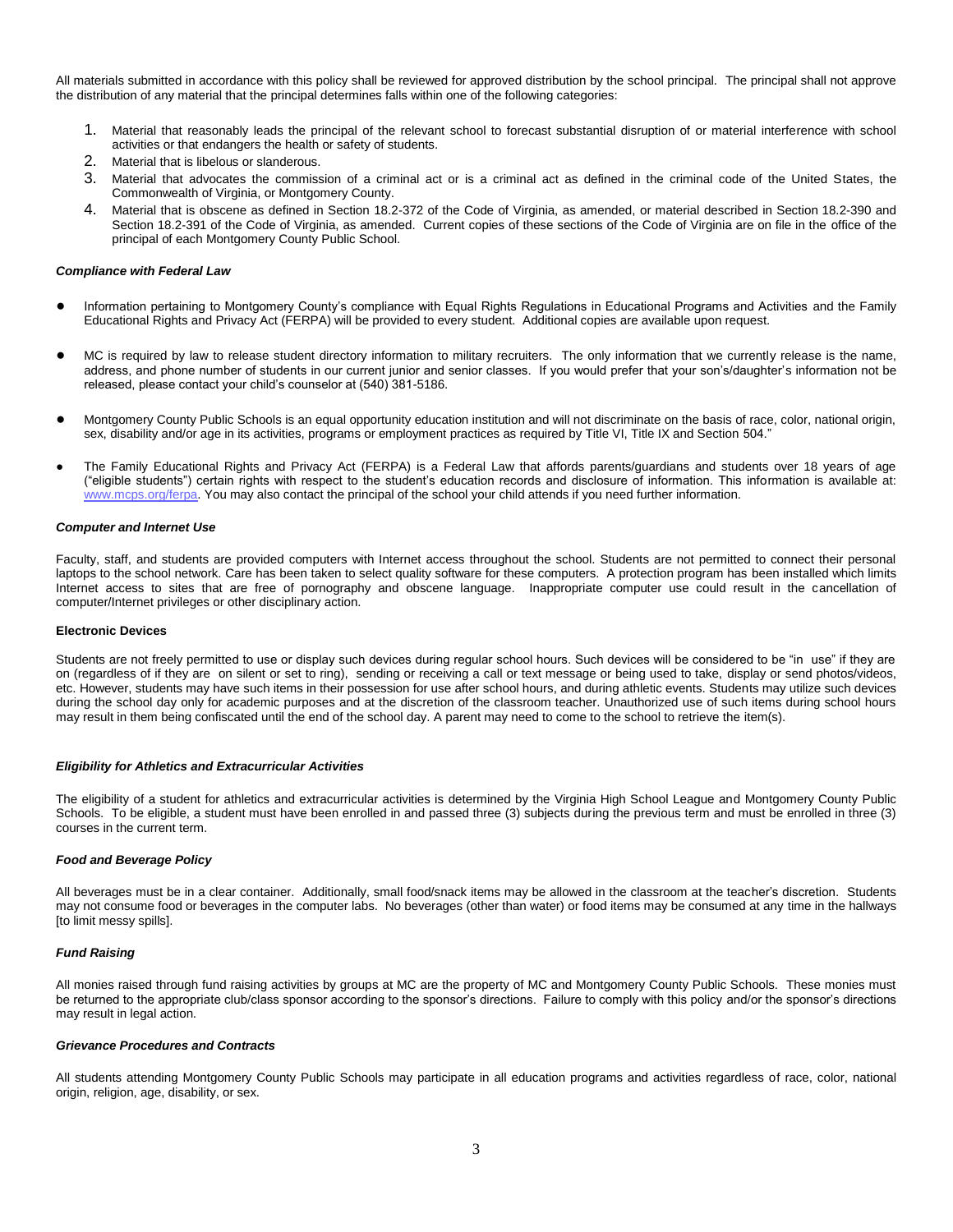For information regarding civil rights or grievance procedures, contact the Title IX Coordinator or the Section 504 Coordinator at 750 Imperial Street SE Christiansburg, VA 24073, Phone: (540) 382-5100

#### *Identification*

Each student must, upon request, properly identify himself/herself to school personnel. Failure to identify oneself to a staff member is a serious offense which may result in disciplinary action.

#### *Leaving School Grounds or Loitering on School Grounds*

A student cannot leave the school grounds after arrival or during the school day without prior approval of the administration. A student in a work release program must clear the building and grounds within five (5) minutes following his/her last class. **Students are not to remain in the building past 3:00 P.M. unless under the direct supervision of a teacher or coach.**

#### *Lockers*

Lockers are school property and are subject to inspection by the administration if there is reasonable assumption that items in them are dangerous or are in violation of school rules and regulations.

- 1. No personal padlocks are permitted.
- 2. Each student will be given a locker combination, and he/she should not share it with anyone else.
- 3. Students are prohibited from sharing lockers.
- 4. No signs, decals, or stickers may be placed inside or outside the lockers.
- 5. Each student should close the locker door firmly and spin the combination dial before leaving the locker.

6. Students must report locker damage to the office as soon as possible. Theft or vandalism of personal property should also be reported immediately.

7. Expensive items or cash should not be stored in lockers. These items should be left at home, or if brought to school, they should be left in the main office.

8. Open food and/or drink items must not be stored in lockers.

#### *Returned Checks*

Montgomery County Public Schools uses an outside vendor to process returned checks submitted to our schools. This includes all checks written to the school for any fees/payments.

In the event of a returned check, all communication about the check will come directly from the outside vendor, not from the school. The vendor will contact the writer of a returned check by mail and by telephone in order to make arrangements to pay before an attempt is made to collect the check electronically. Each returned check is subject to the applicable state returned check fees.

#### *School Fees*

The fee schedule for the current school year will be as follows:

- 1. Insurance fee information will be given to students the first week of school.
- 2. Additional fees may be charged depending upon the program. Students will be given this information the first week of school.

3. Students may apply for the free and reduced lunch program at any time during the school year according to the policy of Montgomery County Public Schools.

#### *Student Debts*

Students who owe debts to MC will be denied participation in all extracurricular activities until those debts are cleared. Types of debts include, but are not limited to, payment for damaged or lost textbooks, school supplies, athletic equipment/uniforms, school fees, etc.

Note: If a parent or student returns book, calculator, etc., after the item has been paid for, a reimbursement will be issued once the item has been confirmed to be in good working condition. **There will be a \$15 handling fee for refunding the money.**

#### *Telephones*

A student, **with permission from a faculty/staff member**, may use the office telephone to call home when ill or in case of an emergency. **Students are not permitted to use their cell phones on campus (***use includes incoming and outgoing calls, text messages or camera/video operations)* **except during lunch.** Cell phone usage is **NOT** allowed between class changes or the bathrooms. Cell phones are allowed once the school day has ended. If a teacher asks a student to submit his or her cell phone for any reason, the student will face disciplinary consequences if the phone is not handed over.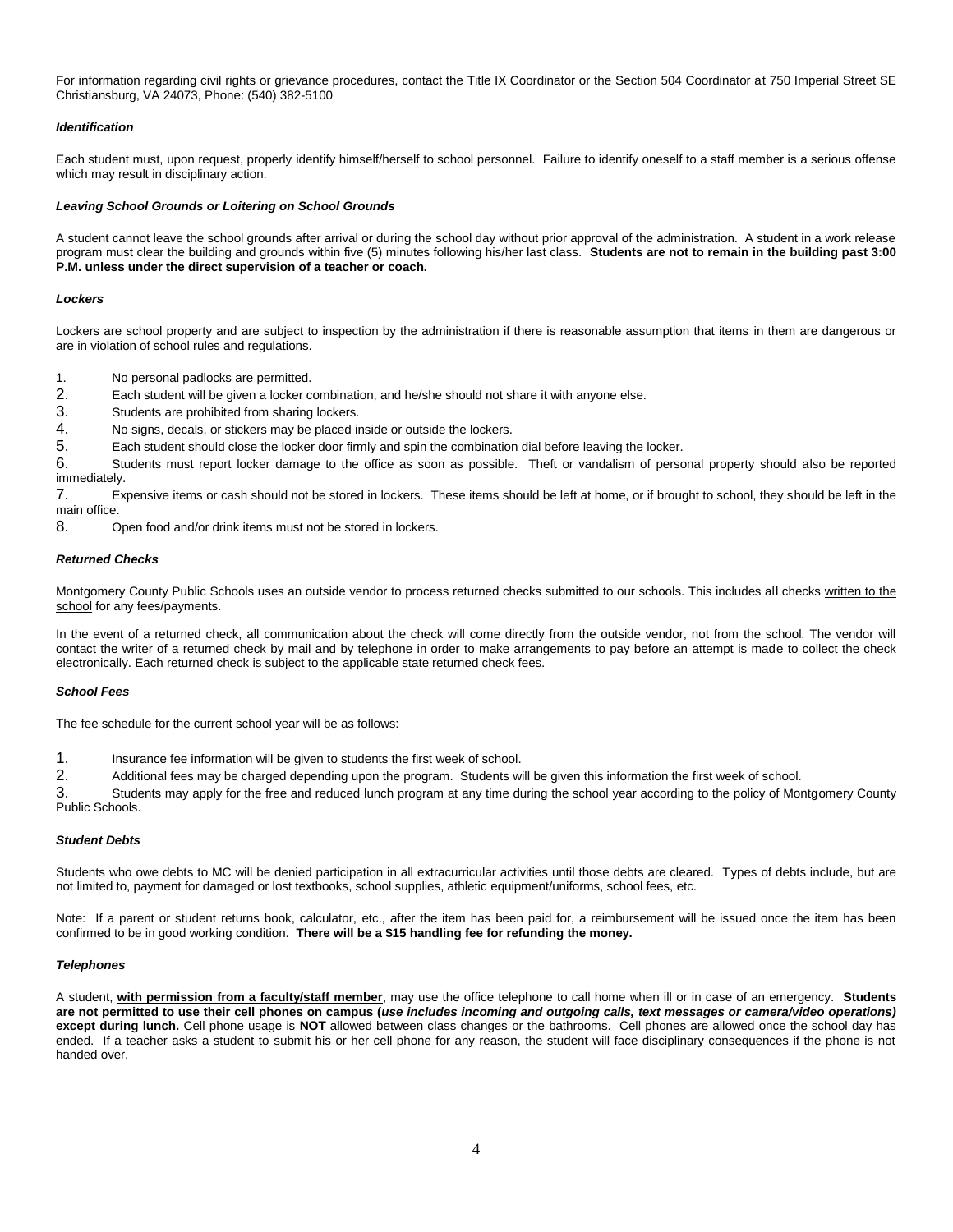#### *CAFETERIA*

#### *Cafeteria Service*

Each student is allowed twenty-five (25) minutes for lunch. The serving line provides a hot, well-balanced meal. All lunches are served with chocolate or plain milk. Breakfast is served from 7:55 – 8:40 a.m. each day.

#### *Lunchroom Conduct*

Students must not cut in the lunch line ahead of other students. If a spill occurs, the student must report the accident to the cafeteria manager. Trays must be emptied in the appropriate containers. Due to federal regulations, food from outside restaurants is not permitted on campus. Any exception to this regulation must have prior administrative approval. During lunch, students are to remain in the cafeteria unless they have a written pass from a teacher. A student is not permitted to go to the parking lots or to other areas of the building or grounds without permission from administration.

All food, drinks, or bag lunches must be consumed in the cafeteria during lunch. Food may be purchased only during a student's assigned lunch period.

#### *ATTENDANCE*

#### *Attendance Procedures*

MC firmly believes that regular attendance is necessary if each student is to receive the full benefits of class instruction. Excessive absenteeism generally results in poor learning and unsatisfactory grades. Also, good attendance habits have carry-over value for employment and later-life activities.

The following attendance procedures are in effect:

1. All absences will be identified as documented or undocumented.

2. Absences caused by state-mandated testing, field trips, school-sponsored activities, VHSL activities, late bus, conferences with school staff, involuntary court appearance, death in family, religious holidays will not contribute to the maximum number of absences.

#### *Absences from School*

.

In order to receive a **documented** absence when returning from an absence, each student must bring a written note from a parent/guardian on the day he/she returns to school. **The note must state the reason for the absence, as well as the date of the absence, and it must be signed by a parent/guardian and be presented to a staff member in the main office**. If a student does not bring a note from a parent/guardian, they will receive an undocumented absence.

#### *Checking In/Checking Out*

When it is necessary for a student to arrive late or leave school early, the student must present a written note to a staff member in the main office. The note must include the reason for the student's early dismissal/late arrival, the date of the early dismissal/late arrival, as well as the signature of a parent/guardian. The parent/guardian may be called to verify the authenticity of the written note.

**A student checking out during either lunch is required to have a parent/guardian come into the main office to personally check him/her out. An administrator must approve exceptions to this policy.**

#### *Participating in After-School Activities*

Students who are absent from school during the school day are not allowed to participate in after-school activities that particular day. Exceptions must be approved by the administration. Any student athlete must attend four (4) blocks of classes during a school day to be eligible to play or practice that day. Exception: a doctor's excuse or a previous excuse may be accepted if the administration and coach are aware of the situation.

#### *CLASSROOM PROCEDURES*

#### *Necessary Class Materials*

It is the responsibility of each student to bring his/her pen or pencil, paper, assignment notebook, textbook, and any other appropriate materials to each class session. Disciplinary action and/or grade adjustment may be the result of non-compliance with this policy.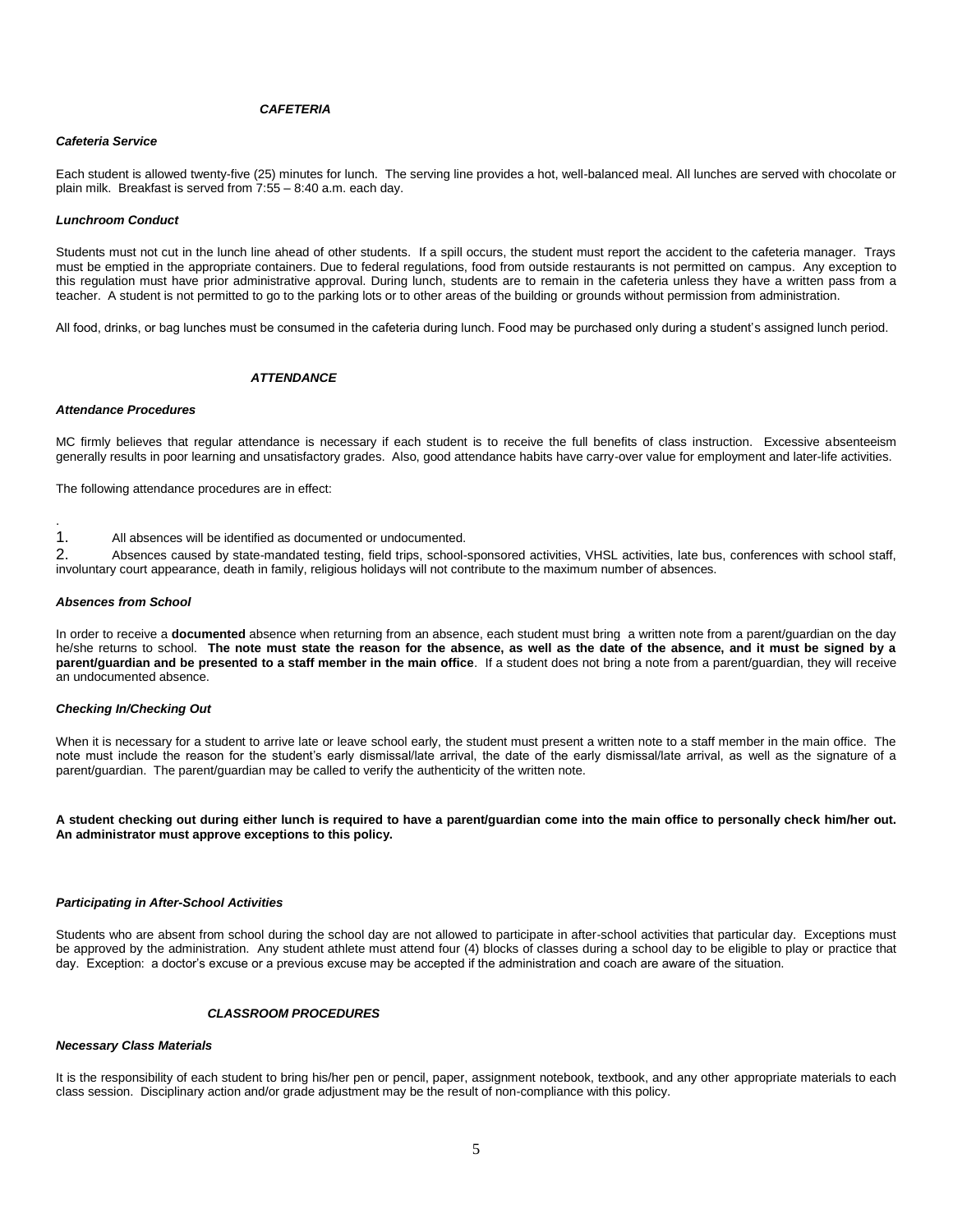#### *Tardiness to Class*

Promptness to class is very important. Students are expected to be inside of their assigned classroom with all required materials in hand prior to the ringing of the tardy bell.

#### Definitions:

Tardy - Arriving late to class without an acceptable excuse.

Check In – Arriving at school after the beginning of  $1<sup>st</sup>$  period with an acceptable written excuse. (Doctor's notes, court summonses, etc.).Attendance and makeup work guidelines still apply for the time missed.

#### Consequences for Tardiness :

- Detention Hall (Lunch Detention) will be assigned to each student who accumulates 4 tardy days in a nine week period.
- Full day of In-School Suspension will be assigned to each student who accumulates 5 tardy days in a nine week period with additional days added for each subsequent tardy.

#### *Make-up Assignments*

**Students are allowed to make up work for all absences**. The student is responsible for checking with the teacher on the first day of his/her return to class concerning work that he/she has missed and must make arrangements to make up that work. **Work must be made up within a number of days equal to the number of days missed**. *i.e. if a student misses one day he/she will have one day to make up the work.* Assignments made prior to an absence must be completed immediately upon return to school, unless approved by the teacher or an administrator.

#### *Leaving Class*

A student will be allowed to leave class only when absolutely necessary. She/he is expected to bring all necessary materials to class. A student will not be excused from class to see another teacher unless he/she has a written request from the other teacher. A student will not be allowed to leave the class to use the telephone except in case of emergency and with teacher approval. A student must have a hall pass in order to be in the hallways during class time and must have signed out of the classroom indicating the reason and/or destination.

#### *Emergency Evacuation*

During a drill, all room doors must be shut and locked, and lights must be turned off. There should be limited talking while leaving or entering the building. Students must not push or run. Students who exit the building must remain a minimum of 100 feet from the building until told to return to the building. Diagrams of which exits to use are posted in all classrooms.

#### *AFTER-SCHOOL ACTIVITIES*

The following guidelines apply to dances, sock hops, and other after-school activities:

- 1. Students are not allowed to loiter on the school grounds after any activity.
- 2. Students must remain in the building once they enter it. Students leaving the activity will not be allowed to re-enter the building.<br>3. Eaculty sponsors have the right to refuse admittance to anyone
- Faculty sponsors have the right to refuse admittance to anyone.

4. A student who brings a guest to a dance must pre-register the guest on a list provided in the main office during the week of the activity. **Only those guests who have been pre-registered will be admitted to the dance**. Any MC student who brings a guest is responsible for his/her behavior. **Individuals who have graduated from high school or who are eighteen (18) years of age or older and not attending school will not be admitted to the dance unless prior approval has been given**.

- 5. Middle school students will not be admitted to dances.
- 6. The Montgomery County Student Code of Conduct and Montgomery Central rules are in effect during any school activity.

#### *STUDENT PARKING AND AUTOMOBILES*

Students must register all vehicles in the main office. Student parking is located in the parking lot beside the football/soccer field. **All other parking areas are off limits to students.** Upon arrival at school, a student should lock his/her vehicle. She/he must not loiter in the vehicle or parking lot at any time.

The speed limit on campus is 10 miles per hour. Reckless operation of a motor vehicle on campus at any time is prohibited. Failure to observe the parking rules and regulations may result in, but is not limited to, the revoking of the student's parking/driving privilege so that he/she shall no longer be allowed to bring his/her vehicle on campus. Additionally ticketing of the student's vehicle by local police and towing, at the student's expense, may occur if it is improperly parked.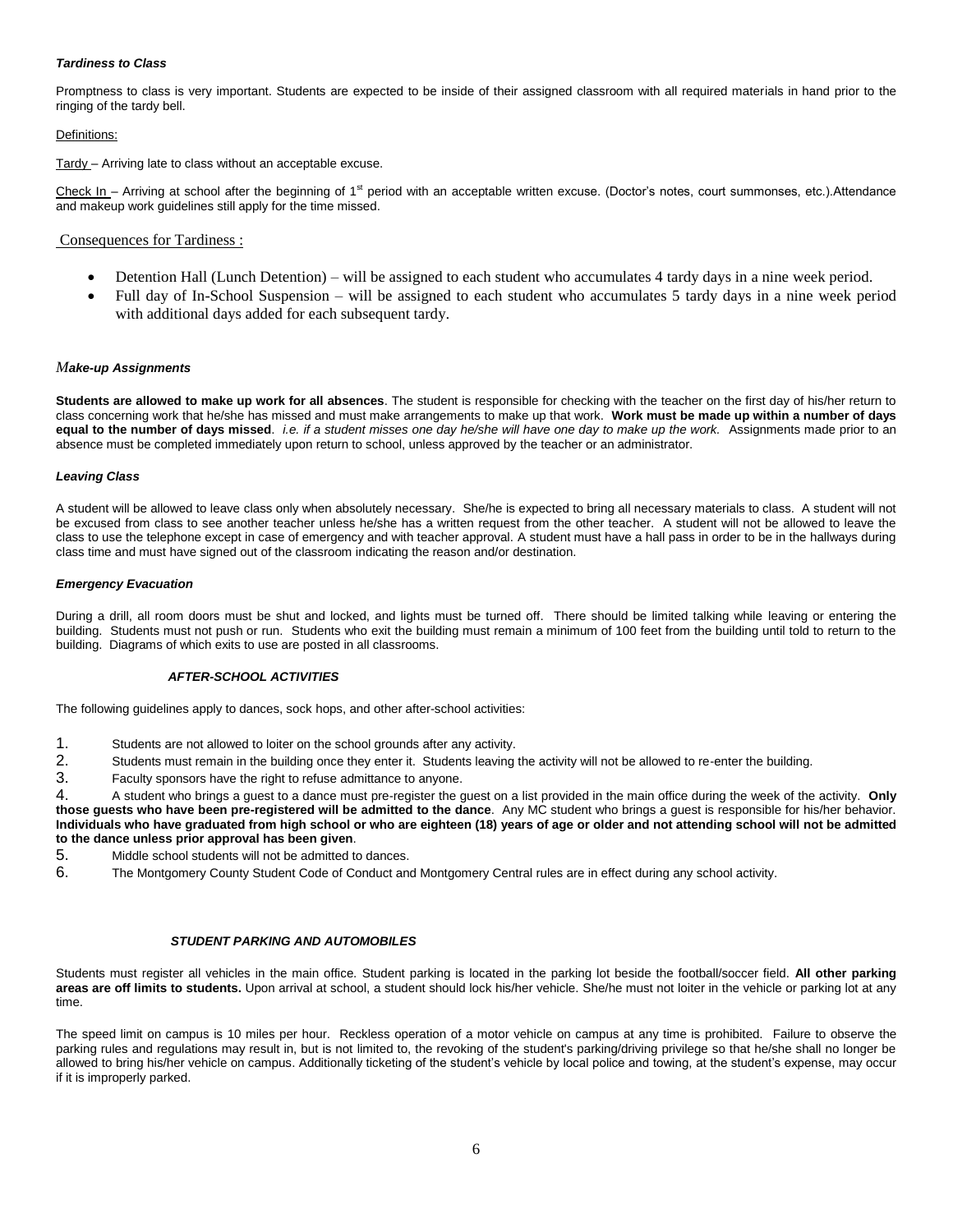#### *STUDENT CONDUCT*

#### *Student Code of Conduct*

Each student will receive the Student Code of Conduct with his/her student handbook. It is imperative that he/she read the Code of Conduct carefully in order to understand the rules and regulations that govern student life at MC. The Student Code of Conduct, as well as additional rules and regulations, will be discussed during school orientation sessions. **Students will be expected to know, understand, and follow these written rules and regulations**. Any questions should be directed to a teacher or administrator.

#### *Sportsmanship*

Students are expected to conduct themselves as true sportsmen when attending or participating in any Virginia High School League (VHSL) or school sponsored activities. Inappropriate gestures, chants, yells, or other comments directed toward players, coaches, fans, or officials are prohibited. Violators are subject to disciplinary action by the VHSL or the school administration.

#### *School Property*

Students are encouraged to take pride in the facility, to assume ownership of it, and to feel that they have a shared responsibility in maintaining and improving it.

Vandalism and/or destruction of property will not be tolerated. Vandalism of school property will result in court action and a suspension with the possible recommendation for expulsion from school. All property destroyed will be paid for by the person(s) responsible.

Walkways and driveways are provided to eliminate damage to the grass and shrubs. The grounds must be kept clean of all trash and bottles. With the help and cooperation of everyone, MC can maintain its excellent facility.

#### *Alcohol and Other Drugs*

Students shall not possess a controlled substance, imitation controlled substance, marijuana, any substance used as an intoxicant (including alcohol), drug paraphernalia, or any substance which is represented by or to the student, or which the student believes to be a controlled substance, marijuana, illegal drug or substance used as an intoxicant. In addition, students shall not attend school while under the influence of any of these listed substances. Possession or being under the influence of any of these substances may result in a recommendation for long-term suspension or expulsion. However, the division superintendent is authorized to determine that special circumstances exist and to impose a ten (10) day suspension (five days for schools on block schedule) for the first offense for possession or being under the influence of any of these substances. A second offense will result in an automatic recommendation to the School Board for expulsion by the school administration.

Distribution, attempted distribution, or the purchase of any of the substances listed above requires the school administration to make a recommendation for long-term suspension or expulsion.

Medication prescribed for an individual student must be in compliance with the medication policy.

The principal will refer all students who violate this policy to a substance abuse intervention program prior to readmission.

#### *Disciplinary Actions*

Students may be assigned to detention hall to address minor disciplinary actions. Detention hall will be organized on a daily basis by the administration. Detention hall will meet Monday through Friday from 10:55-11:20 A.M. Failure to attend detention hall will result in more serious disciplinary action.

For more serious disciplinary offenses, students may be assigned to a loss of privilege day. In extreme cases, students may be assigned Out-of-School Suspension (OSS).

When assigned OSS, a student will only be allowed to come on school grounds to discuss official school business with staff members, after he/she has gained prior administrative approval (and the suspended students must be accompanied by a parent/guardian**.)** Students who violate OSS rules, or come to the campus while suspended will receive additional consequences. **NOTE: Students assigned OSS will not be allowed to attend afterschool activities on the day(s) of their assignment.**

Students who violate the laws of the Commonwealth of Virginia may also be charged through the appropriate authorities.

#### *Dress Code*

Parents are encouraged to help their children in selecting clothes that are appropriate for school wear. Students will be expected to be well groomed and neatly dressed at all times. Any form of dress, undress, or hairstyle which is considered to be contrary to good hygiene or disruptive to classroom instruction will not be permitted.

Bandanas, sunglasses, or other objectionable apparel will not be worn in the building by either sex. Other examples of objectionable apparel include, but are not limited to, tops with "spaghetti straps" (less than one inch in width); clothing that exposes midriffs, waists, pajamas, slippers or undergarments; and short shorts or skirts (shorter than the owner's finger tips).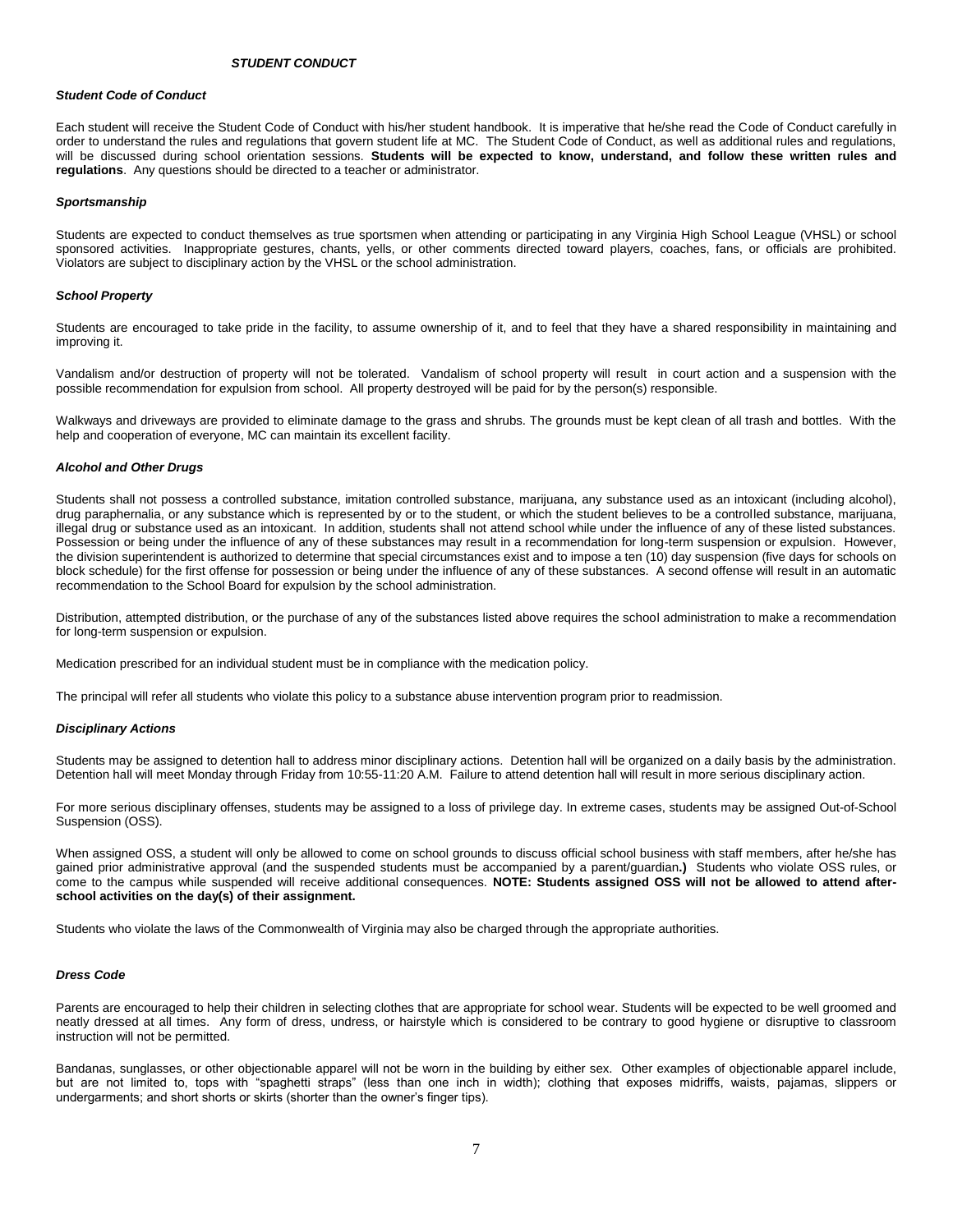Articles of dress that can reasonably be assumed to cause a distraction or a disruption of normal school activity will result in a request to the student(s) involved to discontinue wearing the particular item(s) and may result in disciplinary action if the request is ignored.

The following are considered inappropriate dress and/or violations of the Student Code of Conduct: wearing of clothes, jewelry, or other apparel or personal belongings that advocate violence, alcohol, and other drug use and/or distribution; or that represent gang activity and/or membership; or that advertise obscenities; or that reflect adversely on persons due to race (such as clothing with confederate flag symbols), gender, creed, national origin, physical abilities, emotional abilities, or intellectual abilities; or that are considered to be distracting or inappropriate attire.

#### *Search and Seizure*

To maintain order and protect students and school personnel, school authorities may, with reasonable suspicion, search a student or student automobiles on school premises. Student lockers are school property and remain at all times under the control of the school. School authorities may seize any illegal, unauthorized, or contraband materials discovered in the search.

#### *Visitors*

Students are not to invite visitors for the purpose of social visits. Visitors are allowed on campus for conducting official school business only. All visitors to the building must check in at the main office to receive a Visitor's Pass.

#### *GUIDANCE SERVICES*

#### *Guidance Department*

Guidance services which are available to all students include personal, educational, and career counseling; consultation; student appraisal; information; and placement. Parents and students are encouraged to use the counseling service. A file of catalogues and literature on numerous institutions of higher learning, as well as career information, is available from the guidance counselor.

#### *Schedule Changes*

Requests for schedule changes must be approved by the parent. Routine schedule changes will be done prior to the start of school. Only the most extreme circumstances will allow a schedule change after the school year begins.

#### *GRADING SYSTEM AND PROMOTION REQUIREMENTS*

Each nine-weeks' grade will be based on as many measures as possible such as written evaluations, homework, class participation, teacher observation, and other appropriate criteria. Teachers must, after consultation with the principal, advise students in writing, at the beginning of each course, of the relative contribution of each measure towards calculation of the six-weeks' grade, mid-term examination grade, final examination grade, and final course grade.

Student progress reported on the report card and permanent record will be based on the following:

| Letter | <b>Numerical</b> |                     |
|--------|------------------|---------------------|
|        |                  | $90-100$            |
| B      |                  | 80 but less than 90 |
| С      |                  | 70 but less than 80 |
| D      |                  | 60 but less than 70 |
|        |                  | Below 60            |

#### *Term Examinations*

Mid-term examinations are mandatory in all high school courses. Final examinations are mandatory in all high school courses except as provided below for certain students:

- 1. A student in grades 9-11 with an "A" or "B" average for the two nine weeks' grading periods and mid-term exam through the week preceding the examination and with no more than three (3) total absences may request an exemption from the final exam for each term.
- 2. Seniors qualifying as graduates in either term who have maintained an "A" or "B" average in the course through the week preceding the final examination and who have no more than nine (9) absences in that class may request an exam exemption.
- 3. Out-of-School Suspension (OSS) and/or eight (8) or more cumulative blocks of In-School Supervision (ISS) served during that term will eliminate a student from consideration for exam exemption regardless of his/her academic standing and/or grade level.
- 4. Students enrolled in a Math, Science, English, or Social Studies class that requires a SOL end-of-course test may receive a final exam waiver with successful completion of the SOL examination (passing score).
- 5. Exams will be available to any student who may qualify for an exemption if the student or parent desires that the student have the experience of taking the comprehensive exams. If the exemption is not exercised and the exam is taken, the exam will only count if it raises the grade.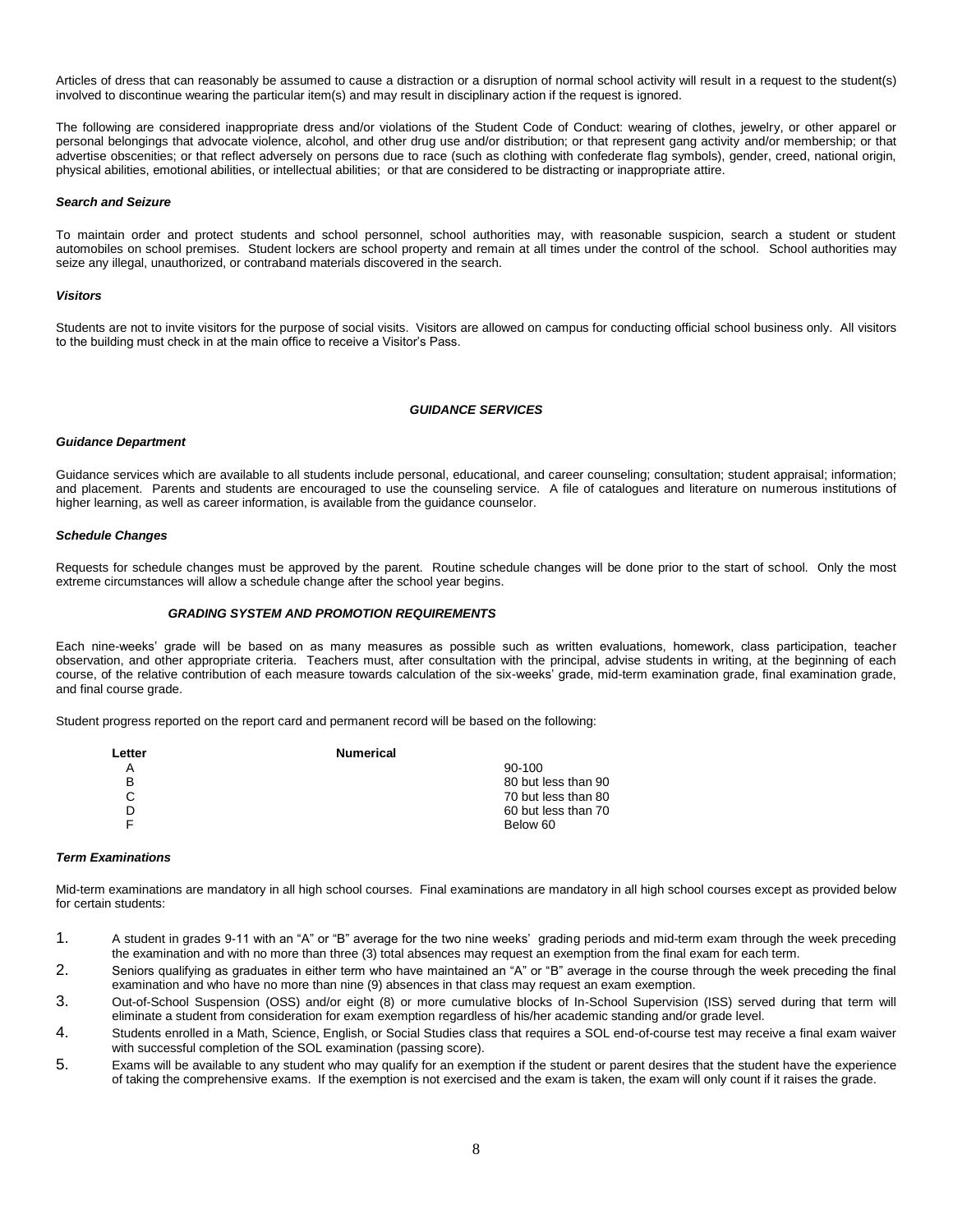For the purpose of exam exemption only, the grade average is determined by averaging the grade received each nine weeks, along with the *mid-term exam grade. To determine exam exemption, each component for averaging is weighted according to the individual teacher's grading policy.*

#### *Grade Reporting*

Report cards will be sent home with students on a schedule determined by the Montgomery County Public Schools calendar. Report cards will be mailed to the home at the end of the second nine weeks. Parents are encouraged to call guidance counselors to schedule teacher conferences if there are any questions concerning the report cards.

In addition, other grade reporting will occur at specific times during the term. Parents should expect to be notified of possible failures. Interim reports will be provided for all students during the 4<sup>th</sup> week of the nine week period. Additional interim reports may be sent as needed.

#### *Promotion Requirements*

To be promoted from one grade to the next grade, the following number of units must be earned each year, of which one (1) must be English:

from freshman to sophomore – five (5) units includes passing English 9 from sophomore to junior – eleven (11) units includes passing English 10 from junior to senior – seventeen (17) units includes passing English 11

#### *Graduation Requirements*

Students are required to earn a specific number of credits and verified credits to be eligible for a Standard Diploma. (A verified credit is earned when a student passes an end of course SOL test and passes the course.) An Advanced Studies Diploma is also available to students who pursue that program.

More detailed information concerning graduation requirements, course descriptions, and guidance services is outlined in the COURSE DESCRIPTIONS AND GENERAL INFORMATION booklet provided to each student.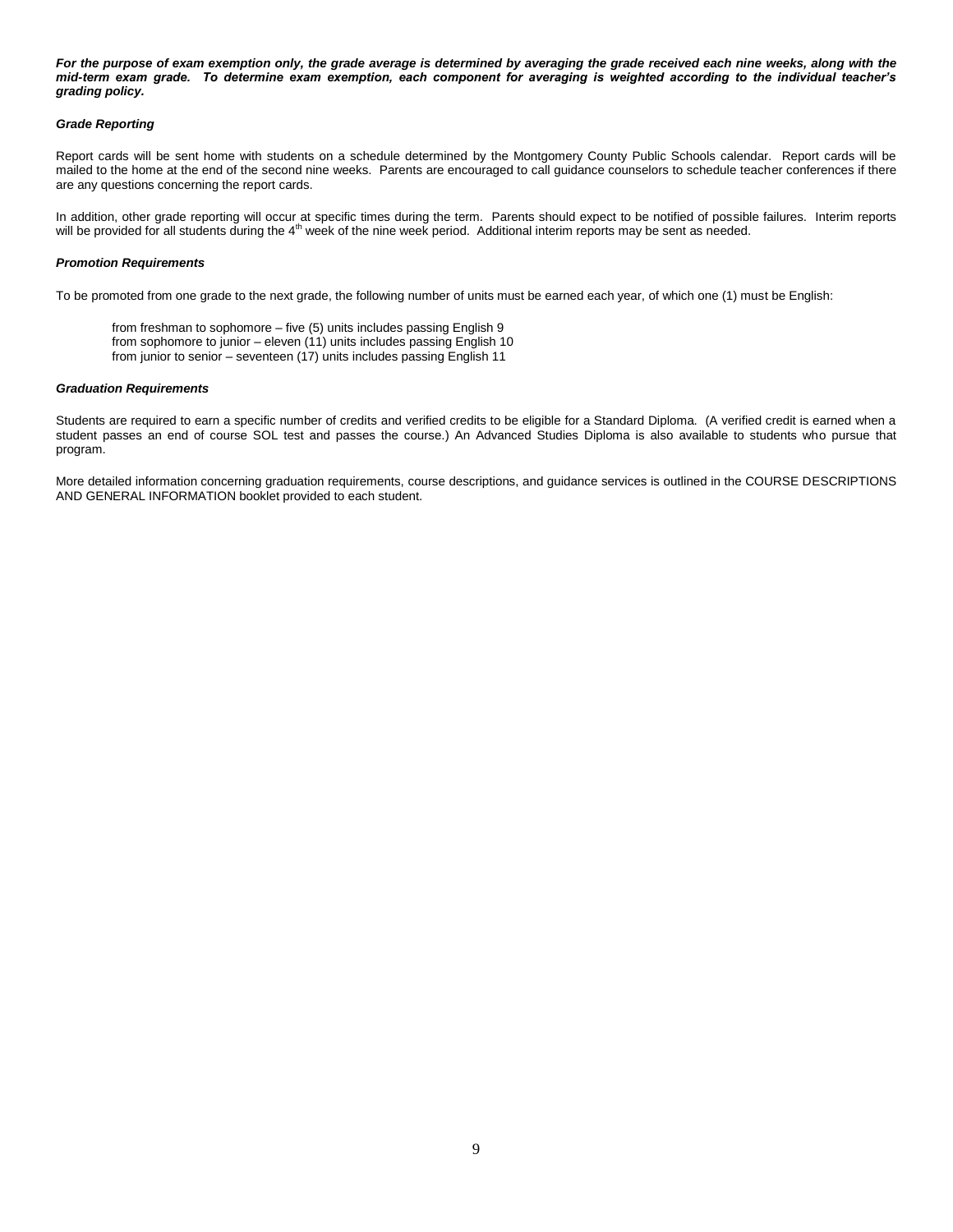### **REGULAR BELL SCHEDULE**

- **7:20 DOORS OPEN EACH MORNING**
- **8:05-8:50 FIRST PERIOD (FYC)**
- **8:55-10:25 SECOND PERIOD**
- **10:30-12:30 THIRD PERIOD (Split Class)**

 **LUNCH A 11:00 – 11:25 LUNCH B 11:30 – 11:55** 

- **12:35-2:05 FOURTH PERIOD**
- **2:10-2:50 FIFTH PERIOD (FYC)**



### **SCHEDULE FOR ONE-HOUR DELAYED OPENING**

| 8:20 | <b>DOORS OPEN</b> |
|------|-------------------|
|      |                   |

- **9:05-9:50 FIRST PERIOD AMS & AHS 9:40**
- **9:55-11:05 SECOND PERIOD BMS & BHS 9:40**
- **11:10-11:45 THIRD PERIOD –PART I SMS & EMHS 9:40**
- **11:45-12:10 LUNCH**
- **12:15-12:50 THIRD PERIOD—PART II**
- **12:55-2:05 FOURTH PERIOD**
- **2:10-2:50 FIFTH PERIOD**

**BUS ARRIVALS: CMS & CHS 9:00**